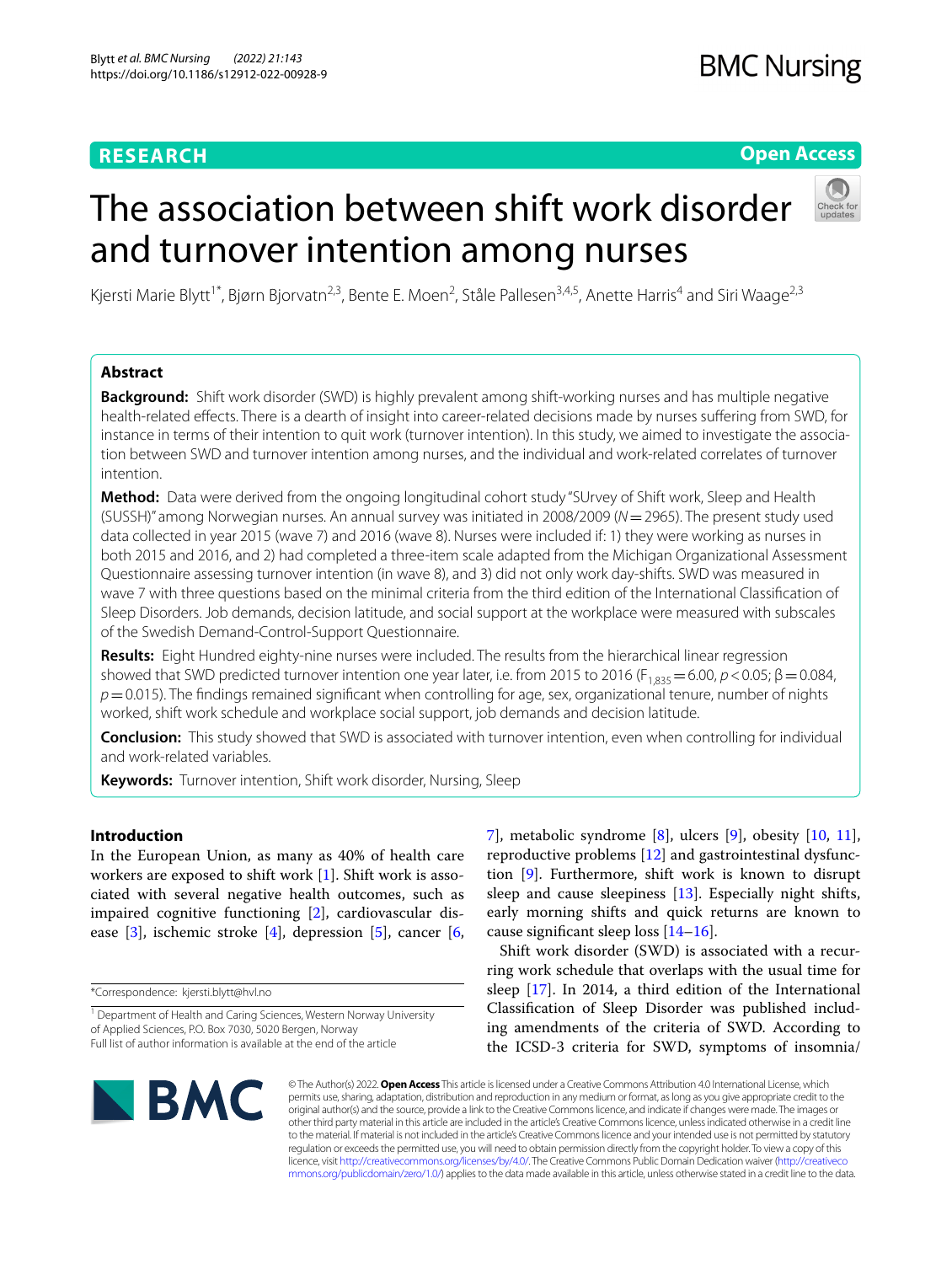sleepiness should be linked to a reduction of total sleep time in relation to the work schedule. Furthermore, the required duration of the symptoms warranting a diagnosis increased from one (ICSD-2) to three months.

The prevalence of SWD varies by occupation and working time patterns. When SWD is measured by the criteria in ICSD-2, the prevalence is estimated to range from 10 to 84% [\[18](#page-6-11)[–21\]](#page-6-12). A prevalence ranging from 29% in two-shift rotation workers to 44% in three-shift rotation workers was found among Norwegian nurses [\[22\]](#page-6-13). Few studies have investigated the prevalence of SWD using the criteria from ICSD-3. Still, a recent meta-analysis indicates that the ICSD-3 criteria yield somewhat lower prevalence estimates of SWD then the ICSD-2 criteria [[23\]](#page-6-14).

Beyond the health-related outcomes, SWD may also infuence nurses' career-related decisions, e.g., the decision to stay in or leave one's job. Researchers have long investigated the relationship between working time arrangements and the intention to leave the job, both in the context of nursing [[24,](#page-6-15) [25](#page-6-16)] and other professions [\[26](#page-6-17)]. There is however a dearth of knowledge about how SWD may infuence turnover intention among nurses.

Turnover intention is defned as an employee's intent to fnd a new job with another employer [\[27\]](#page-6-18). While turnover itself may not be problematic, excessive turnover may lead to reduced quality in clinical care and can be costly for health institutions [[28](#page-6-19)]. Internal turnover (within the same organization) or external turnover (leaving the organization or the profession entirely) are both common among nurses [\[28](#page-6-19)]. Importantly, turnover intention does not necessarily lead to actual turnover, but has been shown to be a strong predictor for the latter [\[29](#page-6-20)].

Several studies have elucidated diferent factors that may lead to turnover intention among nurses. First, it has been shown that turnover intention is higher among younger versus older nurses [[7,](#page-6-1) [30](#page-6-21)]. Previous research shows that age as well as organizational tenure (i.e., number of years working as a nurse) – two characteristics that may often correlate – are both positively related to organizational commitment and negatively related to turnover intention [\[31](#page-6-22)]. Other person- or role-related characteristics that have been found to be associated with turnover intention include sex [\[32](#page-6-23)], sleep disturbances [\[7,](#page-6-1) [33](#page-6-24)] working in frontline clinical roles and residential agedcare units [[30\]](#page-6-21) in addition to being less satisfed with pay or opportunities for career advancement [[25](#page-6-16)].

A second strand of fndings on the correlates of turnover intention relates to nurses' experiences of their working environment. Parry et al. [[30](#page-6-21)] found that turnover intention is higher among nurses who are less satisfed with their jobs and who often have experienced injury or abuse at the workplace in the preceding 12 months.

Furthermore, work-family confict (i.e., perception of insufficient energy and time to successfully perform work and family roles; cf. [[34\]](#page-6-25)) have been found to predict seeking of other job opportunities [[35](#page-6-26)]. Finally, Yoon [[25](#page-6-16)] found that nurses who work shifts and who desire daytime work also have higher turnover intention.

Turnover intention has multiple consequences both for the individual and for the society. Several theories have been developed in understanding the phenomenon of turnover intention. As reviewed and summarized by Holtom et al. ([\[36](#page-6-27)] p. 232) seven main trends have characterized the development of the understanding of turnover intention. These trends comprise (1) the role of individual diference as predictors of turnover (e.g., personality); (2) the role of stress- and change-related attitudes (e.g., change acceptance); (3) the role of unfolding decisions in several paths towards turnover (e.g., shocks and various behavioral responses); (4) the role of contextual variables and in particular interpersonal relationships (e.g., organizational diversity); (5) the role of factors that predict the inclination to stay in the job (e.g., job embeddedness); (6) the role of time and a process-orientation in the understanding of turnover (e.g., changes in employee attitudes over time), and fnally, (7) the further investigation of previously identifed relationships with turnover intention (e.g., meta-analyses). The multitude of factors covered here and the relative lack of integration between them, suggests relatively little theoretical consensus in the understanding of turnover intention.

Taken together, previous research shows that turnover intention depends on various individual and work-environmental factors. In this paper, the job demands-control-support (JDCS) model [[37](#page-6-28)[–39](#page-6-29)] functions as the underlying framework. It includes (1) job demands, i.e., psychological stressors related to work load and work conficts [[37,](#page-6-28) [40](#page-6-30)], (2) job control (or decision latitude), i.e. workers' ability to control their work activities [[40\]](#page-6-30) and (3) social support at work, i.e., supportive interactions with co-workers [[38](#page-6-31), [41\]](#page-6-32).

Previous research indicates that at the individual level, there are diferent stressors that afect people in diferent manners. According to the two-dimensional work stressor framework [\[42](#page-6-33)], challenge stressors could potentially promote personal growth, while hindrance stressors are potentially constraining the individual personal development and work-related accomplishment [\[43](#page-6-34)]. The meta-analysis conducted by Podsakoff et al.  $[42]$  $[42]$  found that hindrance stressors were negatively associated with job satisfaction and organizational commitment. As SWD is characterized by symptoms of insomnia/sleepiness, it might lead to adverse strain and impaired health, which in turn might negatively affect job satisfaction and organizational commitment.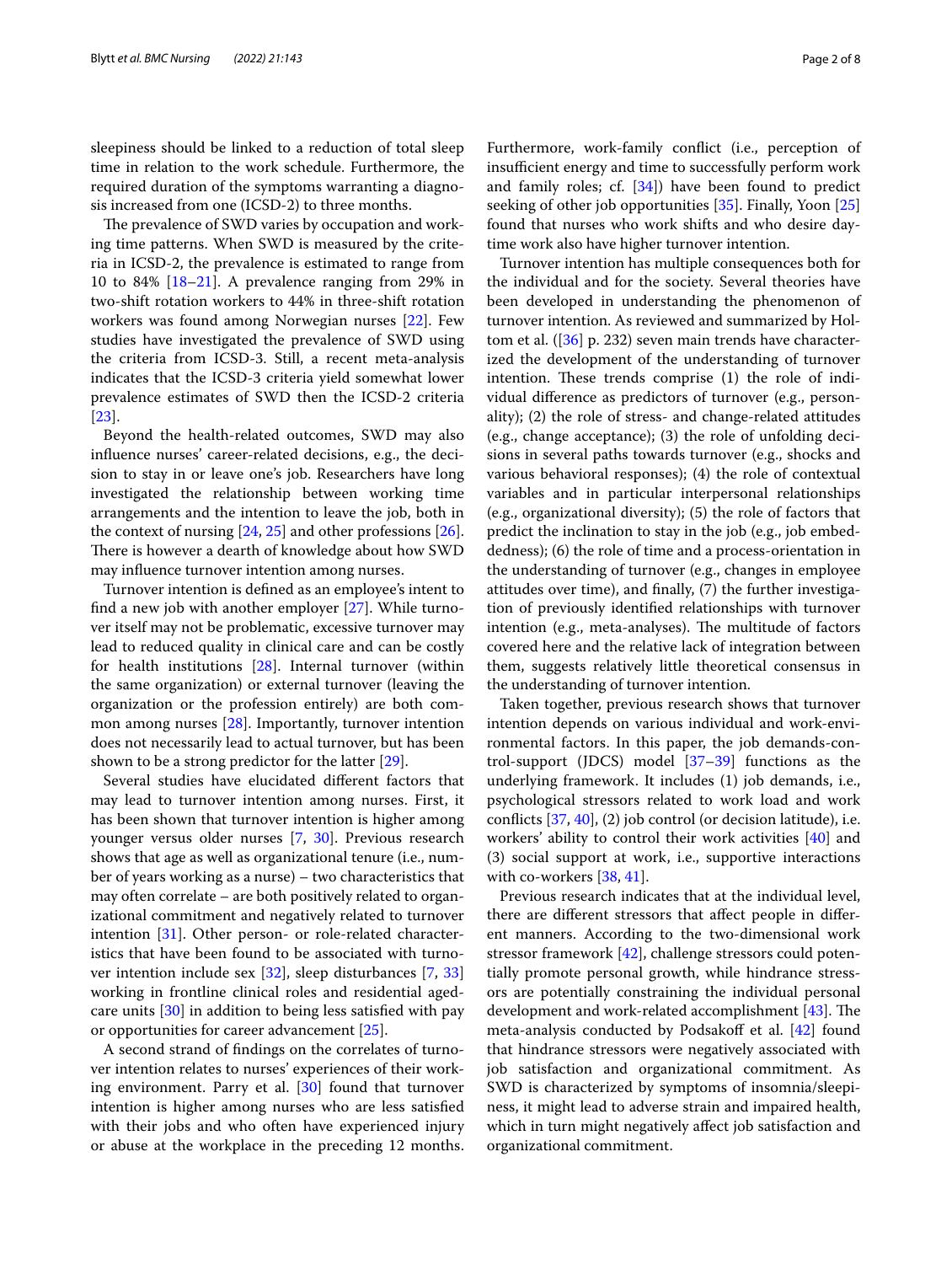Based on reported research, we therefore hypothesized that SWD is positively associated with turnover intention among nurses (i.e. nurses with SWD have higher degree of turnover intention). Furthermore, in light of previous research on shift work-environmental factors, we wanted to investigate whether this relationship remained when controlling for number of nights worked, shift work schedule, social support, job demand and decision latitude at the workplace. Finally, considering previous research on age, organizational tenure and sex, we wanted to investigate whether the relationship between SWD and turnover intention remained also when controlling for these individual factors.

## **Methods and materials**

#### **Procedure and participants**

Data were derived from the ongoing longitudinal cohort study "SUrvey of Shift work, Sleep and Health (SUSSH)" among Norwegian nurses initiated in 2008/2009. In 2008, 6000 nurses were randomly selected from the Norwegian Nurses Organisation's (NNO) membership roll and invited to participate in the study. Most Norwegian nurses have NNO membership. A total of 2059 nurses participated in the first wave (response rate $=38.1\%$ ) when excluding 600 questionnaires that were returned due to wrong addresses). In 2009, an additional sample of 905 newly educated nurses were recruited (response rate  $=$  33.1%) to increase the size of the study population. Thus, the total number of included nurses at baseline (2008/2009) was 2964. Of these, 1863 were available for inclusion in 2015.

All nurses included at baseline have since been invited to participate in annual follow-up surveys. Every year, the nurses who responded to the frst wave received invitations to participate, including questionnaires by postal mail with prepaid return envelopes. Non-responders received up to two reminders. To increase participation rate, a lottery was conducted for each wave, in which 25 nurses could win a gift card with a value of 500 NOK  $({\sim}50 \text{ US }$ \$).

## **Inclusion criteria**

The present study reports findings based on data collected in wave 7 (2015) and wave 8 (2016) and includes only persons who (1) were still working as nurses, (2) had a work schedule that was not limited to day-shifts only, and (3) who had completed the Michigan Organizational Assessment Questionnaire assessing turnover intention (TIS) in 2016, which is the dependent variable in the present analyses. Of the 1863 participants available for inclusion, 974 were excluded based on the criteria above. This provided a final sample of 889 participants.

## **Demographical and work schedule variables**

The demographic variables were all collected in 2015, except for sex and age, which were collected at baseline. However, the age variable was recalculated for the year 2015. In addition, we registered the following workrelated variables in 2015: Number of nights shifts worked in the last year and number of years working as a nurse. Finally, we collected data on the nurses' shift work schedules, for which we generated separate dummy variables: 1) evening shifts only, 2) night shifts only, 3) two-shift schedules (day and evening), 4) three-shift schedules (day, evening and night), 5) other schedules that included night work. The latter category served as the reference category in the coding of the dummy variables. The dummy variable for evening shifts only was excluded from the regression analyses, as there was only one person selecting this category. The shift-work schedule data was self-reported. The evening/night shift categories were largely similar for all participants and were defned as follows: Evening shifts typically begin at 14.30 and end at 22.00. Night shifts typically begin at 21.30 and end at 07.00. There is some slight variation, e.g., evening shifts that begin at 15.00 and night shifts that begin at 22.00; however, this variation is limited to such 30-min diferences.

## **Shift Work Disorder (SWD)**

SWD was measured in 2015 with three questions based on the criteria from the third edition of the ISCD-3 (American Academy of Sleep Medicine 2014). The questions were formulated as follows: a) "Do you have a work schedule that sometimes overlaps with the time you usually sleep?"; b) "If yes, does this cause insomnia and/or excessive sleepiness due to reduced amount of sleep?"; c) "If yes, has this lasted for at least three months?". If the nurses answered yes to all three questions, they were classifed as having SWD. It is important that this classifcation of SWD versus non-SWD has not been validated against a clinical diagnosis. Our measure of SWD is thus only a proxy for SWD. Still, we henceforth refer to nurses who have responded yes to all three questions above as having SWD, which is in line with previous studies [[19](#page-6-35), [44\]](#page-6-36).

## **Turnover intention**

Turnover intention was measured in 2016 with a threeitem scale adapted from the Michigan Organizational Assessment Questionnaire  $[45]$  $[45]$ . The items were formulated as follows: 1) "I will actively look for a new job in the next year," 2) "I often think about quitting" and 3) "I will probably look for a new job by the next year". Responses were noted on a 5-point Likert scale from 1 (strongly disagree) to 5 (strongly agree). We added the scores of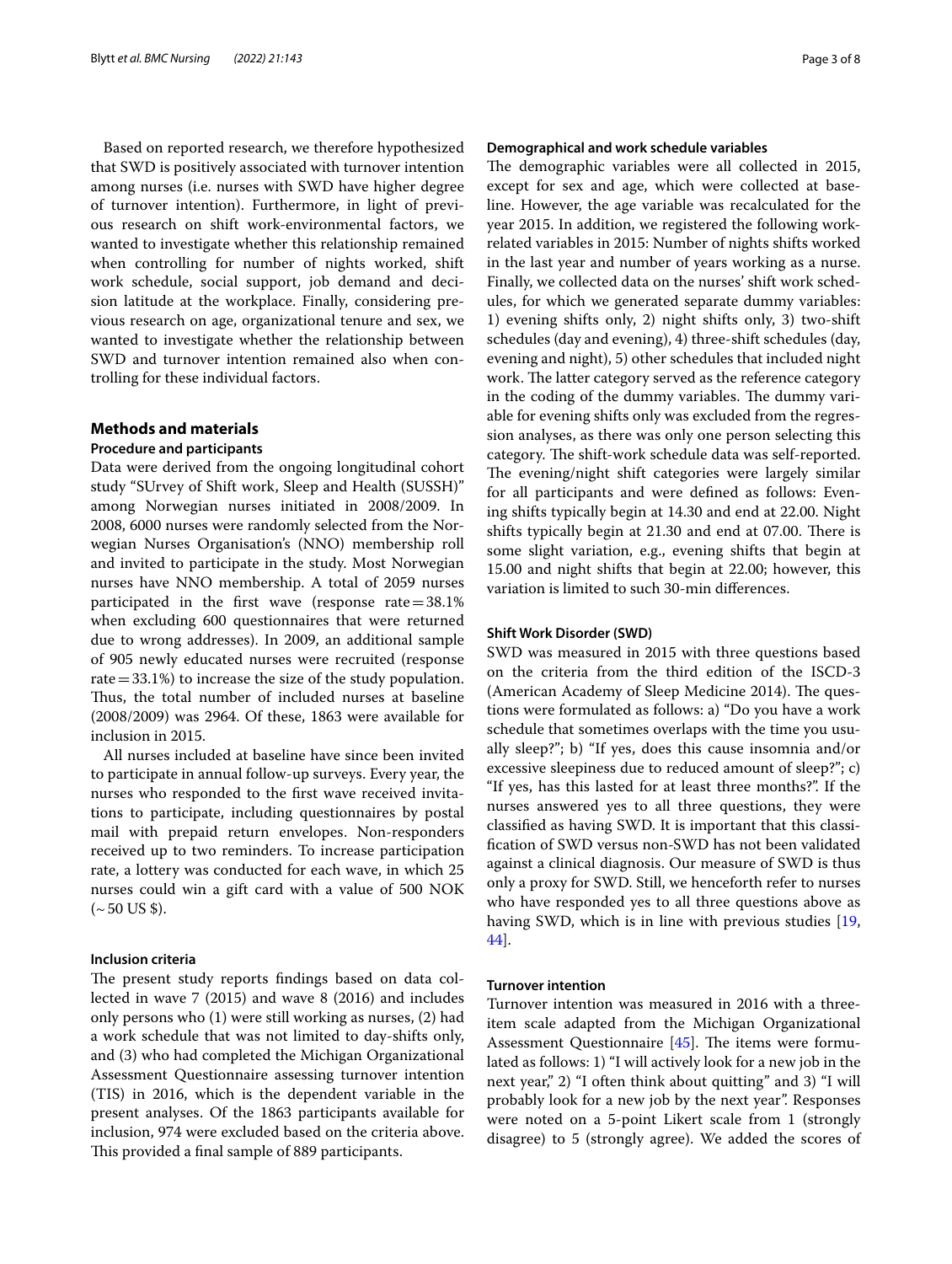the three items into one composite score, which ranged from 3 to 15. A higher score refects a higher degree of turnover intention. The scale had high internal consistency ( $\alpha$  = 0.941).

### **Job demands, decision latitude and social support**

Data on job demands, decision latitude, and social support at the workplace were collected in 2015. The three constructs were measured with subscales of the Swedish Demand-Control-Support Questionnaire [[41,](#page-6-32) [46](#page-6-38), [47](#page-6-39)]. Answers on all three subscales were scored on a 4-point frequency scale (often; sometimes; seldom; never). We made sum scores for all three subscales by adding the item scores for each subscale.

Psychological job demands were measured with fve items covering effort, time pressure and conflicts in the work setting. The job demands subscale had good internal consistency ( $α = 0.778$ ). Decision latitude was measured with six items that assess the degree of control and discretion in the work setting. The job decision latitude subscale had internal consistency below the expected alpha ( $\alpha$  = 0.597). For this reason, the results regarding this subscale need to be interpreted prudently. Social support at work was measured with six items that capture aspects of supportive relationships and atmosphere in the work setting. The social support subscale had high internal consistency ( $\alpha$  = 0.845).

## **Ethics**

The study was approved by the Regional Committee for Medical and Health Research Ethics of Western Norway (REK-West, no 088.08). Written informed consent was obtained from all participants.

#### **Statistical analyses**

Descriptive statistics for all relevant variables were calculated. A hierarchical multiple linear regression with nurses' turnover intention in 2016 as the dependent variable was conducted. The first model included only SWD in 2015 as the independent variable. The second model also included age, sex, number of years working as a nurse, number of night shifts in previous year, shift work schedule, the three sum score variables capturing social support, job demands, and decision latitude, and dummy variables for each of the shift work categories outlined above. Preliminary analyses were conducted to ensure no violation of the assumption of normality, linearity, multicollinearity and homoscedasticity. Multicollinearity diagnostics revealed that two of the dummy variables for work schedules had VIF and tolerance values that were somewhat above and below the recommended thresholds, respectively. However, this threat is mitigated by the fact that these are dummy variables that are used for control purposes. We also ran the regression analyses without these variables and the pattern of results reported below remained the same. We therefore report the full regression analyses. All analyses were conducted using IBM SPSS Statistics 28 for Windows.

## **Results**

889 respondents were included in the final sample. The mean age was 39.5 years ( $SD = 8.6$ ), 89.6% were female, 76.4% were living with a partner and 64.7% had children living at home. The mean number of night shifts in the preceding year was  $26.8$  (SD=37.4). In total, 41.3% of nurses worked two-shift schedules, 44.8% worked three-shift schedules, 8.5% worked night shifts only, 0.1% worked evening shifts only and 5.3% worked other schedules that included night work. The numbers of observations for the diferent variables vary somewhat due to some missing data.

In 2015, 40.3% of the nurses were classifed as having SWD. The mean turnover intention score in the subsequent year was 7.3 (SD = 3.8) and the median was 6. On the JDCS model variables, the mean scores were as follows: job demands=14.4 (SD=2.7), decision latitude = 12.7 (SD = 2.1), social support = 10.7 (SD = 2.9).

The results from the first model in the hierarchical linear regression showed that SWD predicted turnover intention one year later, i.e., from 2015 to 2016 (F1,835=6.00, *p*<0.05; β=0.084, *p*=0.015) (Table [1](#page-4-0)). In the second model ( $F_{8,828}$ =10.55, *p* < 0.001), the association between SWD and turnover intention remained significant ( $\beta$ =0.085,  $p$ =0.014) also when controlling for the other variables included in the model. Further, there was a negative association between age and turnover intention ( $β = -0.113$ ,  $p = 0.002$ ) and a negative association between workplace social support and turnover intention (β = -0.291, *p* < 0.001).

## **Discussion**

In line with our hypothesis, the results showed that SWD was positively associated with turnover intention one year later. This result also remained significant when controlling for age, sex, organizational tenure, night shift load, work schedule, and workplace social support, demands and decision latitude. Importantly, two of the other correlates in the regression analyses, age and social support were negatively associated with turnover intention. The findings thus reveal that nurses with SWD express a stronger inclination to quit than do nurses without SWD. This intention is, also stronger among younger nurses and among those who do not experience a socially supportive work environment. While previous studies have found high turnover intention among shift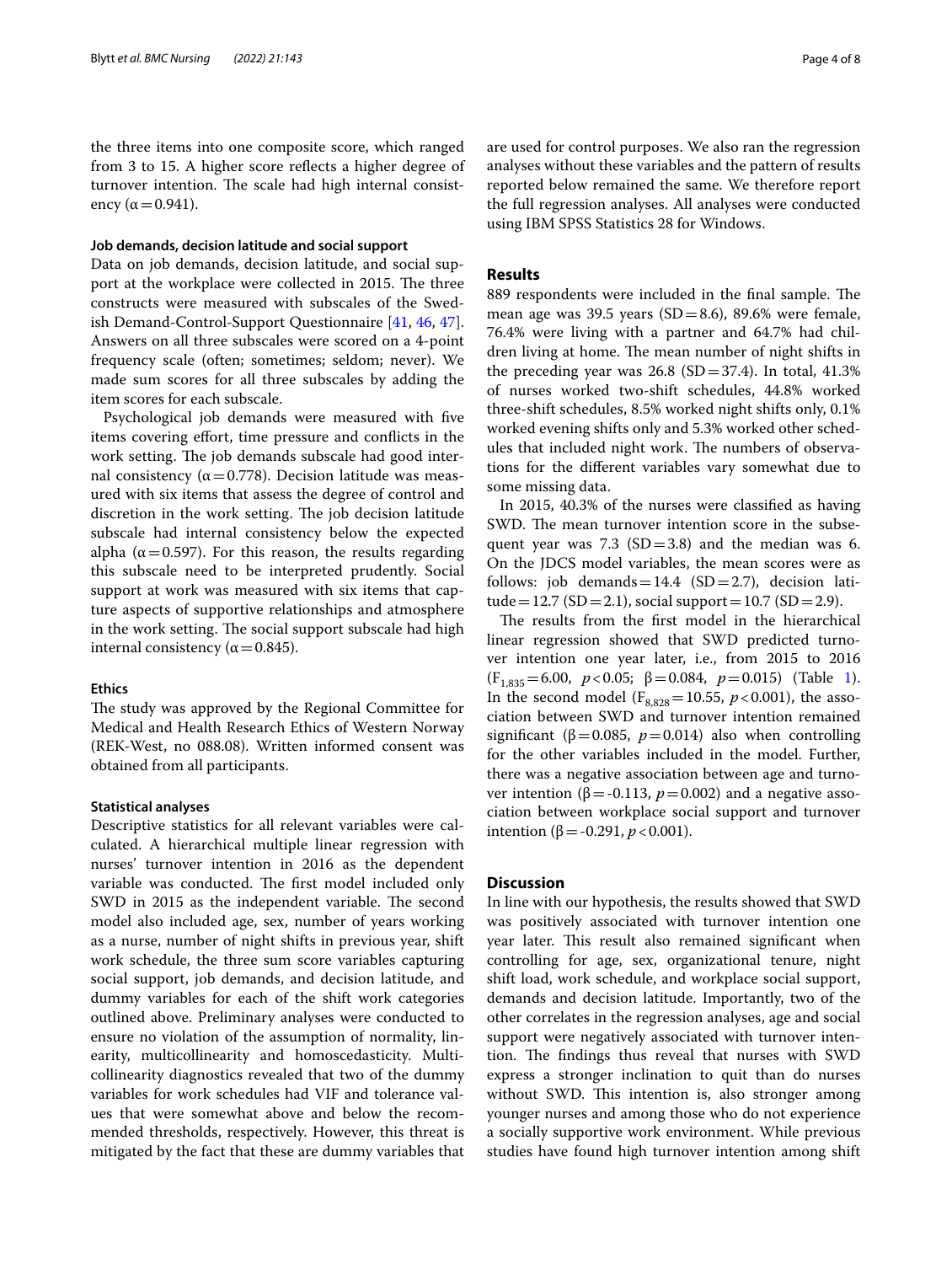#### <span id="page-4-0"></span>**Table 1** Determinants of nurses' turnover intention

|                                              | B        | <b>SE</b> | β        |            | $\Delta$ R <sup>2</sup> |
|----------------------------------------------|----------|-----------|----------|------------|-------------------------|
| Step 1                                       |          |           |          |            |                         |
| Shift work disorder                          | 0.660    | 0.267     | 0.086    | $2.473*$   | 0.007                   |
| Step 2                                       |          |           |          |            |                         |
| Shift work disorder                          | 0.639    | 0.264     | 0.083    | $2.424*$   | 0.116                   |
| Age                                          | $-0.047$ | 0.016     | $-0.108$ | $-2.878*$  |                         |
| Sex                                          | $-0.317$ | 0.409     | $-0.026$ | $-0.774$   |                         |
| Organizational tenure (# years as a nurse)   | $-0.034$ | 0.034     | $-0.037$ | $-0.987$   |                         |
| Night shift load (# night shifts last year)  | 0.008    | 0.005     | 0.081    | 1.622      |                         |
| Work schedule: Only night shifts             | $-0.118$ | 0.765     | $-0.009$ | $-0.154$   |                         |
| Work schedule: Day and evening shifts        | 1.178    | 0.595     | 0.154    | 1.979      |                         |
| Work schedule: Day, evening and night shifts | 0.188    | 0.567     | 0.025    | 0.332      |                         |
| Workplace social support                     | $-0.366$ | 0.047     | $-0.281$ | $-7.727**$ |                         |
| Workplace job demands                        | $-0.006$ | 0.051     | $-0.004$ | $-0.109$   |                         |
| Workplace decision latitude                  | 0.078    | 0.062     | 0.044    | 1.262      |                         |

The table shows results from a hierarchical multiple linear regression predicting turnover intention, in which model 1 included only shift work disorder (measured one year earlier) as a predictor, while model 2 also included the additional correlates listed in Step 2. Asterisks indicate the following *p*-values: \**p*<.05 \*\**p*<.01. The reference category for the work schedule dummy variables is "other schedules involving night work", cf. the method section above

workers, the present study is to our knowledge the frst to show that SWD is associated with turnover intention.

Nurses with SWD may thus be more likely to seek jobs with more preferable working time arrangements, for instance day work only. Such work may alleviate the distressing symptoms of SWD. However, this interpretation relies on the assumption that nurses who experience SWD attribute the symptoms thereof to the working schedules and thus views turnover as a solution. Our data do not provide insight into such sensemaking processes. We only demonstrate the association between these phenomena and cannot draw causal conclusions about the relationship between them.

It is important to note that although there is an association between SWD and increased turnover intention, this does not necessarily lead to actual turnover. Previous studies are suggestive of a relatively weak relationship between turnover intention and actual turnover [[48\]](#page-6-40). We should therefore interpret the fndings on the relationship between SWD and turnover intention with caution. There is still reason to take the association between these phenomena seriously and consider possible ways to address it.

The findings that age and workplace social support were negatively associated with turnover intention are also interesting. Previous research shows that newly educated nurses, who tend to be younger, have higher turnover [[49\]](#page-6-41) and are more likely to quit to seek career advancement  $[50, 51]$  $[50, 51]$  $[50, 51]$ . Other factors, such as the question of whether experienced nurses become more embedded into the workplace and therefore have lower turnover, might also explain this association [[52](#page-6-44)]. Higher age has indeed been highlighted as a protective factor against turnover and turnover intention [[50\]](#page-6-42). It is an open question whether the association between turnover intention and age results from work seniority, rather than of age per se [\[50](#page-6-42)]. In our analyses, age rather than organizational tenure was signifcantly associated with turnover intention.

The finding that workplace social support was negatively associated with turnover intention might suggest that social support has a protective efect with regard to nurses' turnover. This would imply that being in a socially supportive environment can make nurses more tolerant to adverse efects of shift work.

A central question is how the problem of SWD among nurses should be addressed. For persons with SWD, turnover can indeed be a solution, as it can make it possible to quit working shifts through other job opportunities. For nurses who wish to stay in the job, a possibility is to seek treatment for SWD. Treatment mainly comprises pharmacological interventions addressing the sleep–wake symptoms as well as chronobiological therapies aiming to realign intrinsic biological rhythms to the externally imposed shift-work schedule [[53](#page-6-45)]. Other solutions put more emphasis on prevention and may as such include health promotion strategies [\[54](#page-7-0)], napping, sleep hygiene and education, changes in the shift work scheduling in accordance with the nurses' preferences, as well as sufficient rest between shifts and exercise [\[55\]](#page-7-1).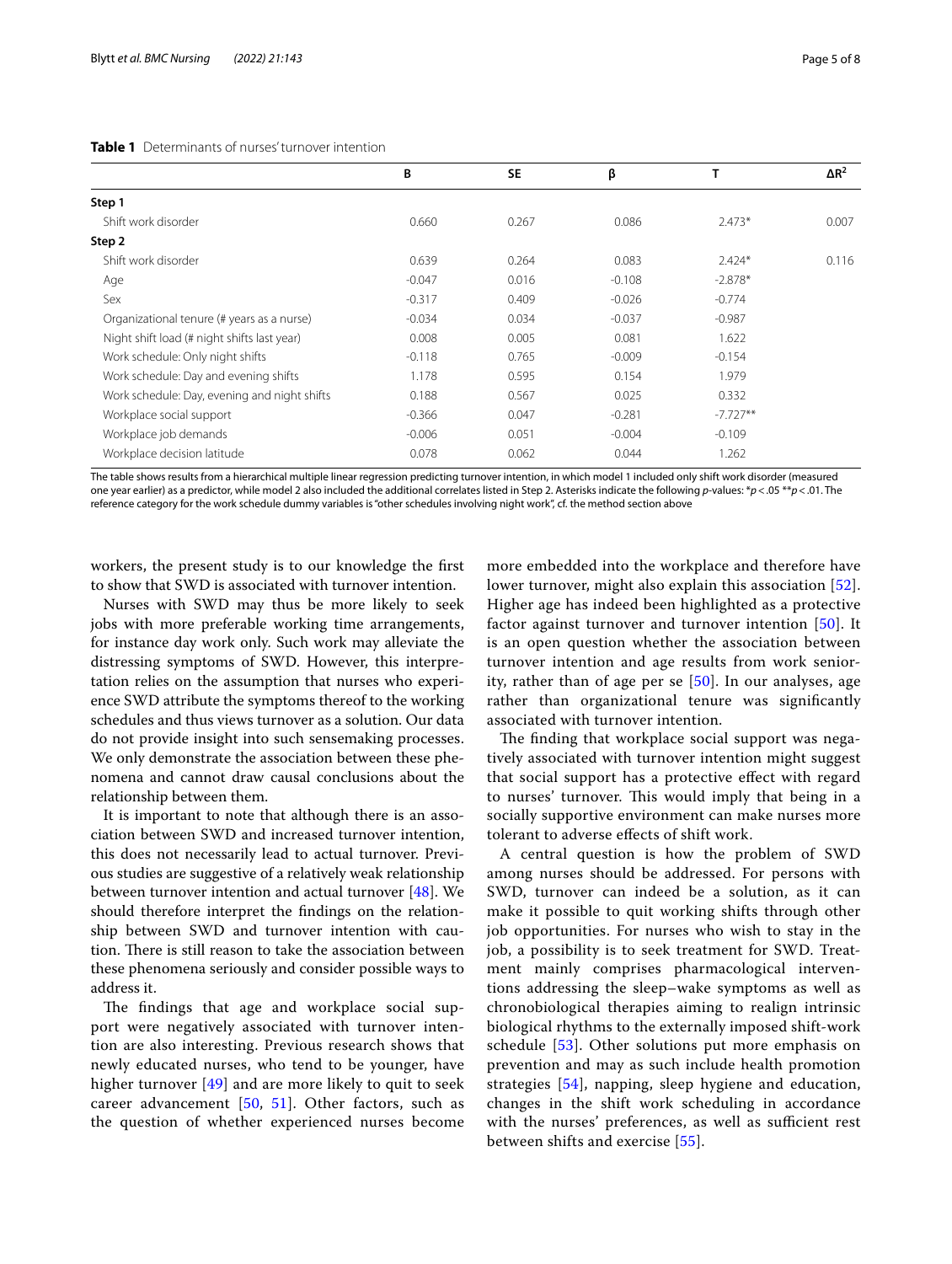## **Limitations**

This study has some limitations that should be noted. The study was conducted among Norwegian nurses, of whom the vast majority were female. Furthermore, the mean age of the sample was 39.5 years, thus indicating a healthy worker effect, i.e. that turnover may have occurred at earlier ages for nurses who would therefore not be part of the current sample. While our data does not allow us to investigate this, it is likely that turnover intention would have been higher if these nurses had been included. It is also an interesting question whether SWD would have been higher in the sample of nurses who already chose to leave the job, but this is uncertain and needs to be investigated further. Consequently, the sample characteristics need to be taken into account when assessing the possibility to generalize the fndings to other populations and settings. Furthermore, while the number of respondents was fairly high, it is difficult to ascertain the degree of representativeness of our sample, since we do not have data on non-participants which would have allowed for a comparison of characteristics of participants versus non-participants.

We should also note that it is a limitation that the data in our study did not allow for causal inference. Although the regression included several relevant variables, we cannot be sure if other variables would potentially afect the relationships under investigation. While the results showed that nurses who experienced low social support at work had higher turnover intention scores, our study cannot shed light on whether an increase in perceived social support (by whichever measure) would actually reduce turnover intention. It is also a limitation of our study that we do not explore moderated relationships. Future studies could explore such relationships (e.g., SWD x stress) as predictors or turnover intention. Another approach could be to conduct latent profle analysis of workers based on both demographic and work-related variables and investigate if turnover intension predicts latent profle membership [\[56](#page-7-2)]. Finally, we should note that the explained variance is not very high, which implies that there are unobserved predictors that may be important for the understanding of the relationships under investigation.

## **Conclusion**

This study showed that SWD is associated with turnover intention, even when controlling for individual and work-related variables. Age and workplace social support were negatively associated with turnover intention. These results only reveal associations and do not necessarily imply causality. Further research should investigate these relationships using other research designs that may allow for causal inferences.

#### **Acknowledgements**

This study received a grant for practical administration and data collection from The Western Norway Regional Health Authority (grant number 911386, no personal payment/salary). Grants to cover some of the running expenses of the SUSSH has been provided by the Norwegian Nurses Organisation. Further, the study was partly funded from Nordforsk, Nordic Program on Health and Welfare (74809).

#### **Authors' contributions**

KMB, BB, BM, SP, AH and SW designed the study. KMB, SW and BB wrote the frst draft. KMB conducted the analyses. All authors contributed to writing, revising, and approved the fnal manuscript.

#### **Funding**

This study received a grant for practical administration and data collection from The Western Norway Regional Health Authority (grant number 911386, no personal payment/salary). Grants to cover some of the running expenses of the SUSSH has been provided by the Norwegian Nurses Organisation. Further, the study was partly funded from Nordforsk, Nordic Program on Health and Welfare (grant number 74809).

#### **Availability of data and materials**

The datasets used in the current study are available from the corresponding author on reasonable request.

#### **Declarations**

#### **Ethics approval and consent to participate**

The study was approved by the Regional Committee for Medical and Health Research Ethics of Western Norway (REK-West, no 088.08). Informed written consent was obtained from all participants. All methods were performed in accordance with the relevant guidelines and regulations.

#### **Consent for publication**

Not applicable.

#### **Competing interests**

The authors have no conficts of interest.

#### **Author details**

<sup>1</sup> Department of Health and Caring Sciences, Western Norway University of Applied Sciences, P.O. Box 7030, 5020 Bergen, Norway. <sup>2</sup> Department of Global Public Health and Primary Care, University of Bergen, Bergen, Norway. <sup>3</sup> Norwegian Competence Center for Sleep Disorders, Haukeland University Hospital, Bergen, Norway. 4 Department of Psychosocial Science, University of Bergen, Bergen, Norway. <sup>5</sup>Optentia, the Vaal Triangle Campus of the North-West University, Vanderbijlpark, South Africa.

#### Received: 3 September 2021 Accepted: 31 May 2022 Published online: 06 June 2022

#### **References**

- <span id="page-5-0"></span>1. Vanttola P, Puttonen S, Karhula K, Oksanen T, Härmä M. Prevalence of shift work disorder among hospital personnel: A cross-sectional study using objective working hour data. J Sleep Res. 2020;29(3):e12906.
- <span id="page-5-1"></span>2. Vogel M, Braungardt T, Meyer W, Schneider W. The effects of shift work on physical and mental health. J Neural Transm. 2012;119(10):1121–32.
- <span id="page-5-2"></span>3. Torquati L, Mielke GI, Brown WJ, Kolbe-Alexander T. Shift work and the risk of cardiovascular disease. A systematic review and meta-analysis including dose–response relationship. Scand J Work Environ Health. 2018;44(3):229–38.
- <span id="page-5-3"></span>4. Brown DL, Feskanich D, Sánchez BN, Rexrode KM, Schernhammer ES, Lisabeth LD. Rotating night shift work and the risk of ischemic stroke. Am J Epidemiol. 2009;169(11):1370–7.
- <span id="page-5-4"></span>5. Torquati L, Mielke GI, Brown WJ, Burton NW, Kolbe-Alexander TL. Shift work and poor mental health: a meta-analysis of longitudinal studies. Am J Public Health. 2019;109(11):e13–20.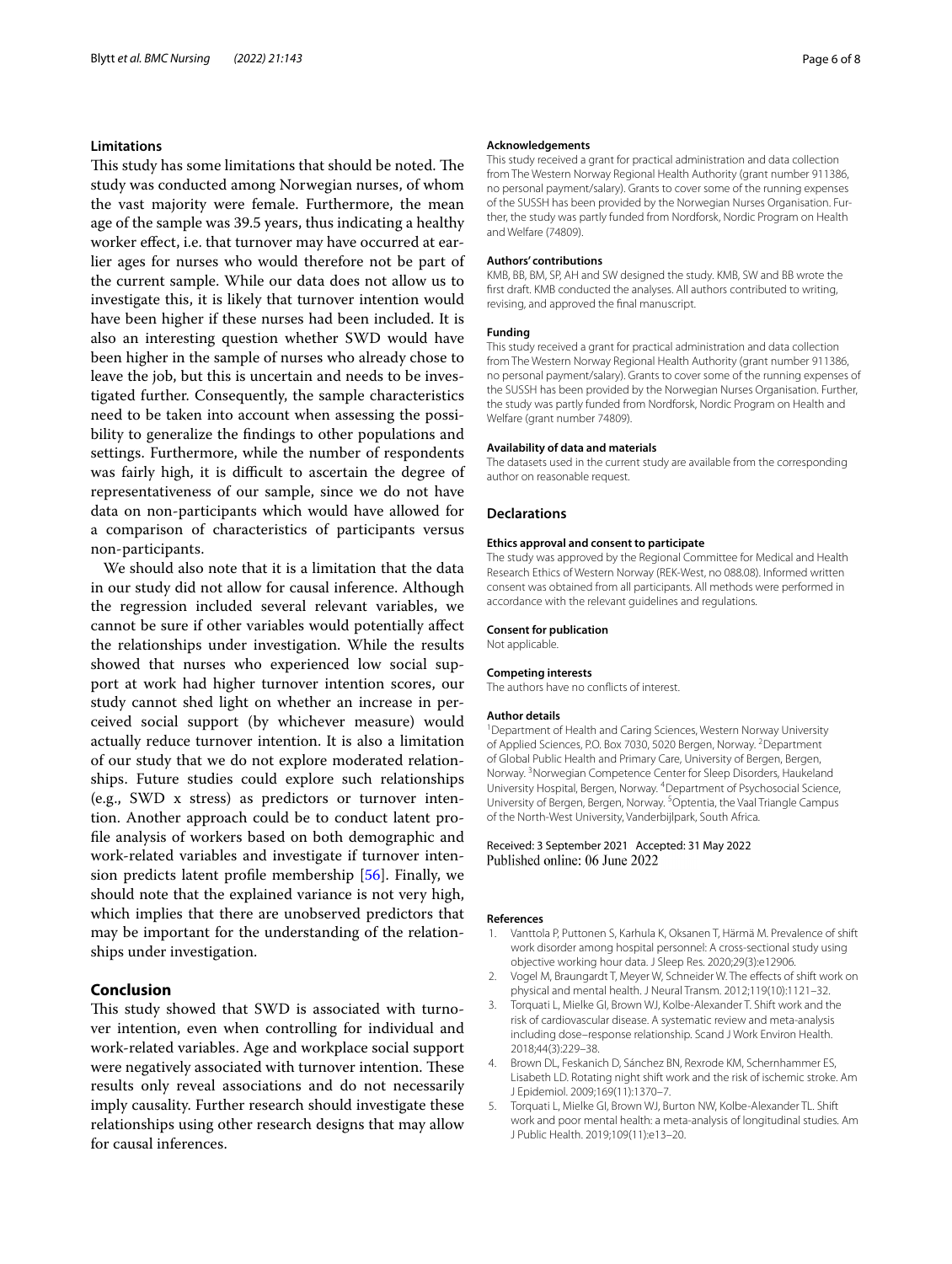- <span id="page-6-0"></span>6. Hansen J. Risk of breast cancer after night-and shift work: current evidence and ongoing studies in Denmark. Cancer Causes Control. 2006;17(4):531–7.
- <span id="page-6-1"></span>7. Kudo Y, Satoh T, Sinji H, Miki T, Watanabe M, Wada K, Aizawa Y. Factors associated with turnover interntion among nurses in small and mediumsized medical institutions. Environ Health Prev Med. 2006;11(3):128–35.
- <span id="page-6-2"></span>8. Karlsson B, Knutsson A, Lindahl B. Is there an association between shift work and having a metabolic syndrome? Results from a population based study of 27 485 people. Occup Environ Med. 2001;58(11):747–52.
- <span id="page-6-3"></span>9. Knutsson A, Boggild H. Gastrointestinal disorders among shift workers. Scand J Work Environ Health. 2010;36:85e95.
- <span id="page-6-4"></span>10. Buchvold HV, Pallesen S, Øyane NM, Bjorvatn B. Associations between night work and BMI, alcohol, smoking, cafeine and exercise–a crosssectional study. BMC Public Health. 2015;12(15):1112. [https://doi.org/10.](https://doi.org/10.1186/s12889-015-2470-2.PMID:26558686;PMCID:PMC4642677) [1186/s12889-015-2470-2.PMID:26558686;PMCID:PMC4642677](https://doi.org/10.1186/s12889-015-2470-2.PMID:26558686;PMCID:PMC4642677).
- <span id="page-6-5"></span>11. Liu Q, Shi J, Duan P, Liu B, Li T, Wang C, Lu Z. Is shift work associated with a higher risk of overweight or obesity? A systematic review of observational studies with meta-analysis. Int J Epidemiol. 2018;47(6):1956–71.
- <span id="page-6-6"></span>12. Bonzini M, Palmer KT, Coggon D, Carugno M, Cromi A, Ferrario MM. Shift work and pregnancy outcomes: a systematic review with meta-analysis of currently available epidemiological studies. BJOG. 2011;118(12):1429–37.
- <span id="page-6-7"></span>13. Saksvik IB, Bjorvatn B, Hetland H, Sandal GM, Pallesen S. Individual diferences in tolerance to shift work - a systematic re-view. Sleep Med Rev. 2011;15:221–35.<https://doi.org/10.1016/j.smrv.2010.07.002>.
- <span id="page-6-8"></span>14. Sallinen M, Kecklund G. Shift work, sleep, and sleepiness - dif-ferences between shift schedules and systems. Scand J Work Environ Health. 2010;36:121–33.<https://doi.org/10.5271/sjweh.2900>.
- 15. Karhula K, HÄRMÄ M, Sallinen M, Hublin C, Virkkala J, Kivimäki M, Puttonen S. Job strain, sleep and alertness in shift working health care professionals–a feld study. Ind Health. 2013;51(4):406–16.
- <span id="page-6-9"></span>16. Vedaa Ø, Harris A, Bjorvatn B, Waage S, Sivertsen B, Tucker P, Pallesen S. Systematic review of the relationship between quick returns in rotating shift work and health-related outcomes. Ergonomics. 2016;59(1):1–14.
- <span id="page-6-10"></span>17. American Academy of Sleep Medicine. The international classifcation of sleep disorders. 3rd ed. Darien, IL: Diagnostic and coding manual; 2014.
- <span id="page-6-11"></span>18. Zaki NFW, Denewar KAF, El Sherif MAF, Elweheidy A, Ibrahim HF, Pandi-Perumal SR. Psychological correlates of shift-work sleep disorder among a sample of Egyptian nurses. Arab J Psychiatry. 2016;27:127–43.
- <span id="page-6-35"></span>19. Waage S, Moen BE, Pallesen S, Eriksen HR, Ursin H, Åkerstedt T, Bjorvatn B. Shift work disorder among oil rig workers in the North Sea. Sleep. 2009;32(4):558–65.
- 20. Drake CL, Roehrs T, Richardson G, Walsh JK, Roth T. Shift work sleep disorder: prevalence and consequences beyond that of symptomatic day workers. Sleep. 2004;27(8):1453–62.
- <span id="page-6-12"></span>21. Taniyama Y, Nakamura A, Yamauchi T, Takeuchi S, Kuroda Y. Shift-work disorder and sleep-related environmental factors in the manufacturing industry. J UOEH. 2015;37:1–10. [https://doi.org/10.7888/juoeh.37.1.](https://doi.org/10.7888/juoeh.37.1)
- <span id="page-6-13"></span>22. Flo E, Pallesen S, Magerøy N, Moen BE, Grønli J, et al. Shift Work Disorder in Nurses – Assessment, Prevalence and Related Health Problems. PLoS ONE. 2012;7(4):e33981.
- <span id="page-6-14"></span>23. Pallesen S, Bjorvatn B, Waage S, Harris A, Sagoe D. Prevalence of shift work disorder: A systematic review and meta-analysis. Front Psychol. 2021;12:652.
- <span id="page-6-15"></span>24. Kim JK, Kim MJ. A review of research on hospital nurses' turnover intention. J Korean Acad Nurs Admin. 2011;17(4):538–50.
- <span id="page-6-16"></span>25. Yoon SJ. The factors afecting on Turnover Intention of Nurses. Medico Legal Update. 2020;20(1):1827–32.
- <span id="page-6-17"></span>26. Zedeck S, Jackson SE, Summers E. Shift work schedules and their relationship to health, adaptation, satisfaction, and turnover intention. Acad Manag J. 1983;26(2):297–310.
- <span id="page-6-18"></span>27. Søbstad JH, Pallesen S, Bjorvatn B, Costa G, Hystad SW. Predictors of turnover intention among Norwegian nurses: A cohort study. Health Care Manage Rev. 2021;46(4):367–74.
- <span id="page-6-19"></span>28. Duffield CM, Roche MA, Homer C, Buchan J, Dimitrelis S. A comparative review of nurse turnover rates and costs across countries. J Adv Nurs. 2014;70(12):2703–12.
- <span id="page-6-20"></span>29. Steel RP, Ovalle NK. A review and meta-analysis of research on the relationship between behavioral intentions and employee turnover. J Appl Psychol. 1984;69(4):673.
- <span id="page-6-21"></span>30. Perry L, Gallagher R, Duffield C, Sibbritt D, Bichel-Findlay J, Nicholls R. Does nurses' health afect their intention to remain in their current position? J Nurs Manag. 2016;24(8):1088–97.
- <span id="page-6-22"></span>31. Hoonakker P, Carayon P, Korunka C. Using the Job-Demands-Resources model to predict turnover in the information technology workforce: General efects and gender diferences. Horizons Psychol. 2013;22(1):51–65.
- <span id="page-6-23"></span>32. Favaro A, Wong C, Oudshoorn A. Relationships among sex, empowerment, workplace bullying and job turnover intention of new graduate nurses. J Clin Nurs. 2021;30(9–10):1273–84.
- <span id="page-6-24"></span>33. Shimizu T, Eto R, Horiguchi I, Obata Y, Feng Q, Nagata S. Relationship between turnover and periodic health check-up data among Japanese hospital nurses: A three-year follow-up study. J Occup Health. 2005;47(4):327–33.
- <span id="page-6-25"></span>34. Grandey AA, Cropanzano R. The conservation of resources model applied to work–family confict and strain. J Vocat Behav. 1999;54(2):350–437.
- <span id="page-6-26"></span>35. Jansen NW, Mohren DC, van Amelsvoort LG, Janssen N, Kant I. Changes in working time arrangements over time as a consequence of work-family confict. Chronobiol Int. 2010;27(5):1045–61.
- <span id="page-6-27"></span>36. Holtom BC, Mitchell TR, Lee TW, Eberly MB. Turnover and retention research: A glance at the past, a closer review of the present, and a venture into the future. Acad Manag Ann. 2008;2(1):231–74.
- <span id="page-6-28"></span>37. Karasek RA Jr. Job demands, job decision latitude, and mental strain: Implications for job redesign. Adm Sci Q. 1979;24(2):285–308.
- <span id="page-6-31"></span>38. Karasek R, Theorell T. Healthy work: Stress, productivity, and the reconstruction of working life. New York, NY: Basic Books; 1990.
- <span id="page-6-29"></span>39. Fila MJ. The job demands, control, support model: Where are we now. TKM Int J Res Manage. 2016;1(1):15–44.
- <span id="page-6-30"></span>40. Van der Doef M, Maes S. The job demand-control (-support) model and psychological well-being: A review of 20 years of empirical research. Work Stress. 1999;13(2):87–114.
- <span id="page-6-32"></span>41. Johnson JV, Hall EM. Job strain, workplace social support, and cardiovascular disease: a cross-sectional study of a random sample of the Swedish working population. Am J Public Health. 1988;78(10):1336–42.
- <span id="page-6-33"></span>42. Podsakoff NP, LePine JA, LePine MA. Differential challenge stressorhindrance stressor relationships with job attitudes, turnover intentions, turnover, and withdrawal behavior: A meta-analysis. J Appl Psychol. 2007;92(2):438–54.
- <span id="page-6-34"></span>43. Boswell WR, Olson-Buchanan JB, LePine MA. Relations between stress and work outcomes: The role of felt challenge, job control, and psychological strain. J Vocat Behav. 2004;64(1):165–81.
- <span id="page-6-36"></span>44. Di Milia L, Waage S, Pallesen S, Bjorvatn B. Shift work disorder in a random population sample–prevalence and comorbidities. PLoS ONE. 2013;8(1):e55306.
- <span id="page-6-37"></span>45. Bowling NA, Hammond GD. A meta-analytic examination of the construct validity of the Michigan Organizational Assessment Questionnaire Job Satisfaction Subscale. J Vocat Behav. 2008;73(1):63–77.
- <span id="page-6-38"></span>46. Karasek R, Brisson C, Kawakami N, Houtman I, Bongers P, Amick B. The Job Content Questionnaire (JCQ): an instrument for internationally comparative assessments of psychosocial job characteristics. J Occup Health Psychol. 1998;3(4):322.
- <span id="page-6-39"></span>47. Sanne B, Torp S, Mykletun A, Dahl AA. The Swedish Demand—Control—Support Questionnaire (DCSQ): Factor structure, item analyses, and internal consistency in a large population. Scand J Public Health. 2005;33(3):166–74.
- <span id="page-6-40"></span>48. Cohen G, Blake RS, Goodman D. Does turnover intention matter? Evaluating the usefulness of turnover intention rate as a predictor of actual turnover rate. Rev Public Personnel Admin. 2016;36(3):240–63.
- <span id="page-6-41"></span>49. Cho SH, Lee JY, Mark BA, Yun SC. Turnover of new graduate nurses in their frst job using survival analysis. J Nurs Scholarsh. 2012;44(1):63–70.
- <span id="page-6-42"></span>50. Hayes LJ, O'Brien-Pallas L, Duffield C, Shamian J, Buchan J, Hughes F, Stone PW. Nurse turnover: a literature review. Int J Nurs Stud. 2006;43(2):237–63.
- <span id="page-6-43"></span>51. Aiken LH, Buchan J, Sochalski J, Nichols B, Powell M. Trends in international nurse migration. Health Aff. 2004;23(3):69-77.
- <span id="page-6-44"></span>52. Gilmartin MJ. Thirty years of nursing turnover research: looking back to move forward. Med Care Res Rev. 2013;70(1):3–28.
- <span id="page-6-45"></span>53. Gupta A, Roth T, Roehrs T, Drake CL. Shift Work: A Perspective on Shift Work Disorder—Is Prevention the Answer? J Clin Sleep Med. 2019;15(12):1863–5.